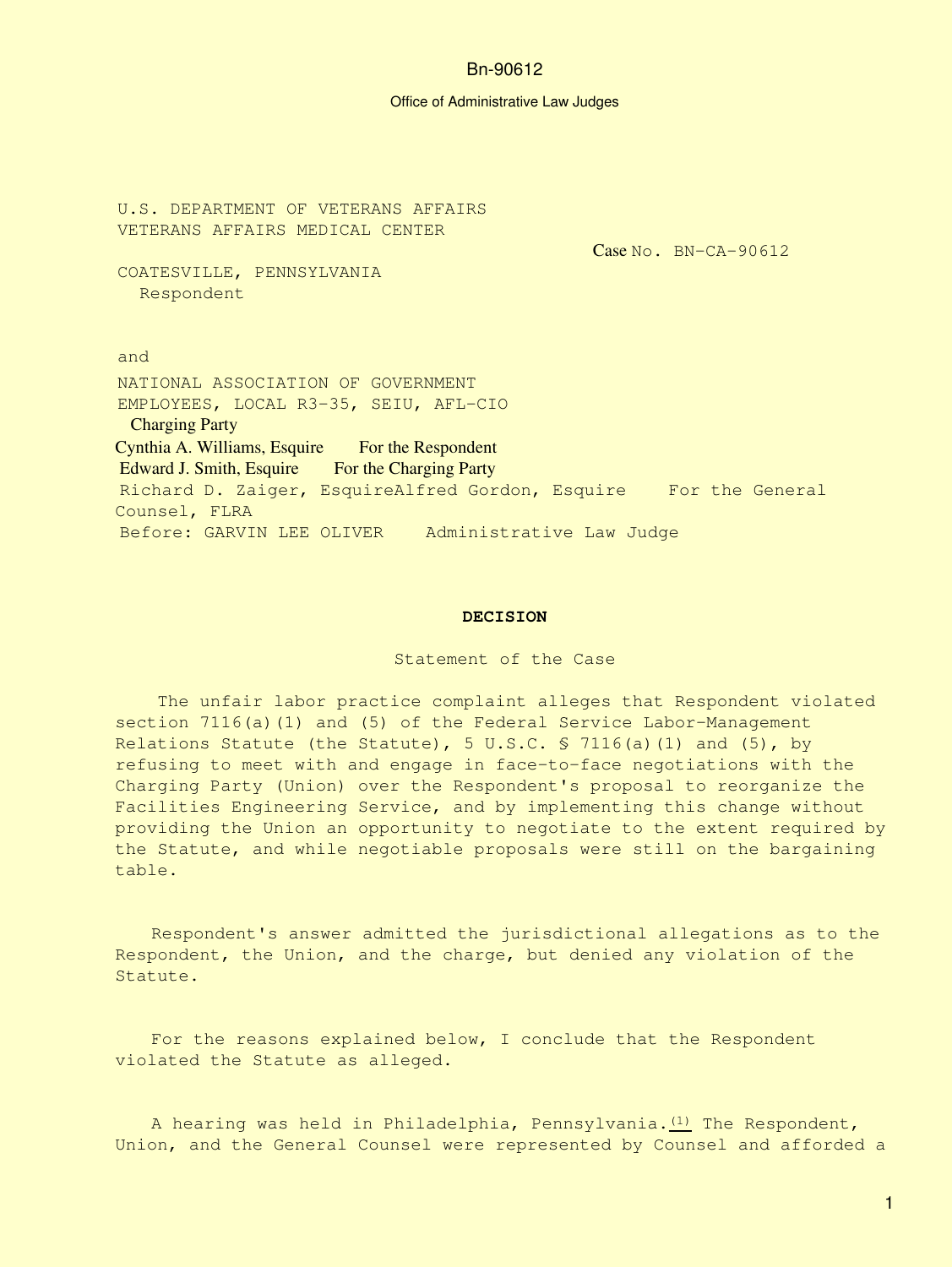full opportunity to be heard, adduce relevant evidence, examine and cross-examine witnesses, and file post-hearing briefs. The Respondent and General Counsel filed helpful briefs. $(2)$  Based on the entire record, including my observation of the witnesses and their demeanor, I make the following findings of fact, conclusions of law, and recommendations.

#### **Findings of Fact**

 The National Association of Government Employees, SEIU, AFL-CIO (NAGE) is the certified exclusive representative of a nationwide consolidated unit of employees appropriate for collective bargaining at the Department of Veterans Affairs. The Union is an agent of NAGE for purposes of representing bargaining unit employees at the Respondent's Medical Center in Coatesville, Pennsylvania. The Union represents approximately 900 employees.

Mark D. Bailey, Sr., serves as the President of the Union, a position he has held for 12 years. However, Mr. Bailey has been removed from service as an employee of the Respondent and has had his access to Respondent's facility severely limited. Because of these limitations, the parties have arranged on previous occasions to hold negotiations at the Coatesville Memorial Community Center at 9th and Chestnut Streets in Coatesville, Pennsylvania.

 NAGE and the Department of Veterans Affairs entered into a Master Agreement (contract) on April 28, 1992. (Jt. Exh. 1) Bailey was on NAGE's national negotiating team for the Master Agreement and is a signatory to that contract. Article 11, Section 2, of the parties Master Agreement concerns procedures for bargaining and contains the following language:

- A. The Employer shall notify the Union prior to the planned implementation of a proposed change to conditions of employment. The notice shall advise the Union of the reason for the change and the proposed effective date.
- B. The Union shall have fifteen (15) calendar days from the date of notification to request bargaining and to forward written proposals to the Employer except in emergency situations where a 15 day notice would not be practicable.
- C. If the Union does not request bargaining within the time limit, the Employer may implement the proposed change(s).
- D. Upon timely request by the Union, bargaining will normally commence within ten (10) calendar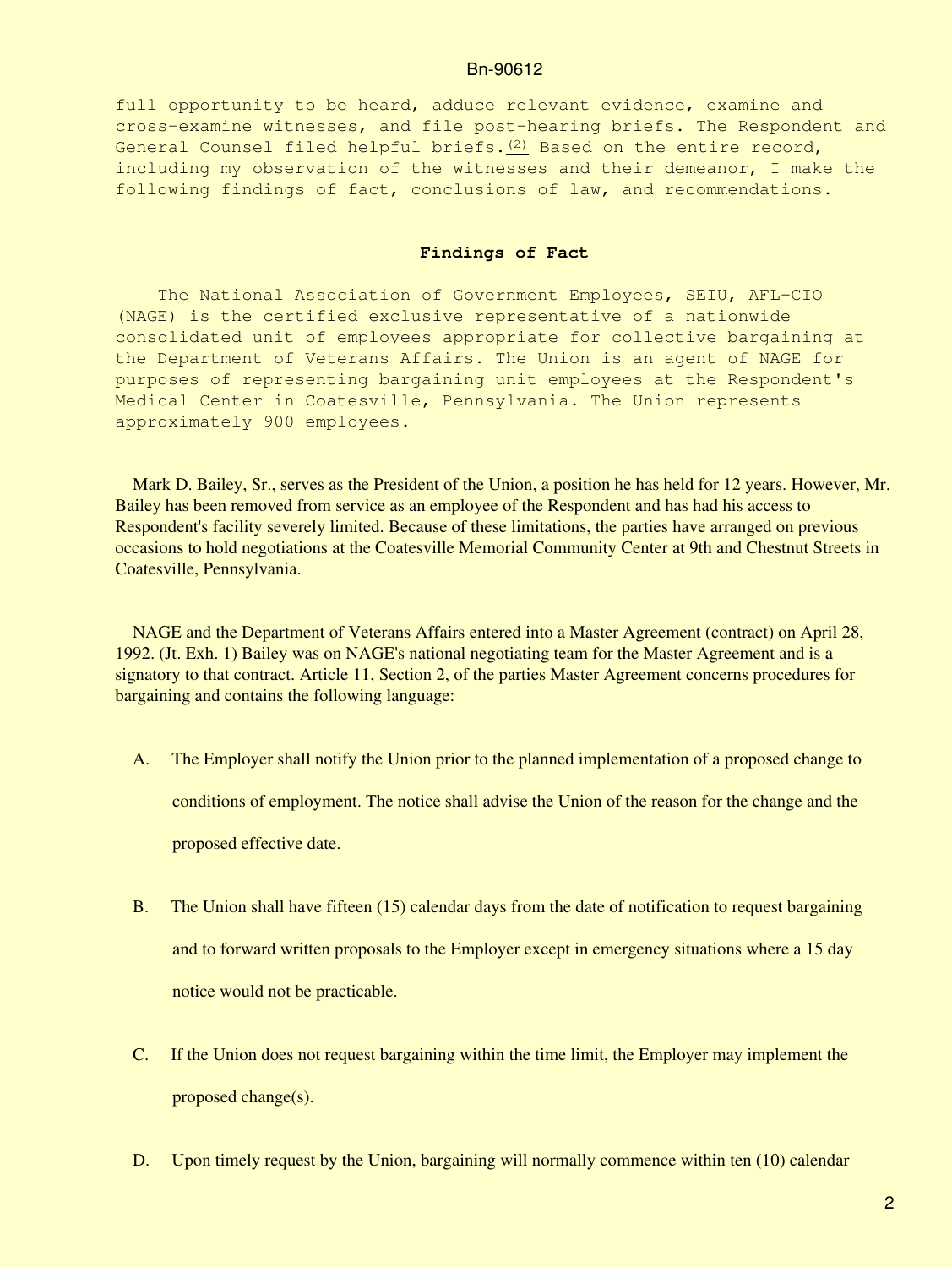## days, unless otherwise agreed upon by the parties.

(Jt. Exh. 1 at 8-9). Other than stating that "bargaining will normally commence within ten (10) calendar days," the contract does not set any parameters with regard to procedures and timeliness for bargaining, and it is silent on the issue of the parties submitting additional proposals once bargaining has commenced.

# Reorganization of the Facilities Engineering Service

On January 20, 1999, the Respondent, through Stephen Blanchard, Chief of Facilities Engineering Service, notified the Union that it planned to implement changes to the organizational structure of the Facilities Engineering Service effective February 20, 1999 and invited the Union to submit proposals over "procedures and adverse impact (I&I) issues" in accordance with Article 11 of the contract. (Jt. Exh. 3).

The Union responded with ground rules proposals and bargaining proposals dated January 31, 1999. (Jt. Exh. 4 & 5). The Union proposed in each document that the parties agree to an off-site meeting place with appropriate facilities for the negotiations due to management's decision to bar the Union President from the facility. (Jt. Exh. 4 at 2.IV; Jt. Exh. 5 at 3.C). In addition, in its bargaining proposals, the Union stated that it reserved the right to submit new proposals during the course of the negotiations as new or additional information regarding the reorganization came to light. (Jt. Exh. 5 at 3.D).

On February 9, 1999, the Respondent, through Blanchard, responded in writing to the Union's bargaining proposals by agreeing to some of the Union's proposals, in whole or in part, and declaring the rest nonnegotiable. Blanchard further stated that, in view of this action, responses to the proposals concerning ground rules and a suitable meeting place for negotiations were "not required at this time." Blanchard also stated that the proposal concerning the Union's right to submit new proposals during the negotiations was addressed in Article 11 of the agreement and it was "not necessary to bargain over this proposal." (Jt. Exh. 6 at 2).

 On February 21, the Union requested a written allegation of nonnegotiability for the proposals Blanchard declared to be nonnegotiable. (Jt. Exh. 7). The Respondent responded by sending the Union another copy of its February 9 memorandum. (Jt. Exh. 8).

 The Union responded by memorandum dated March 2, captioned "Counter proposals/Reorganization, Engineering Service." In this memorandum, the Union withdrew one proposal and submitted several counter proposals and two new proposals. (Jt. Exh. 9). The Union submitted counter proposals for Proposals 5, 13, 16, 18, 19, and 25; and submitted new proposals to replace Proposals 9 and 15. (Jt. Exh. 5 & 9). The Union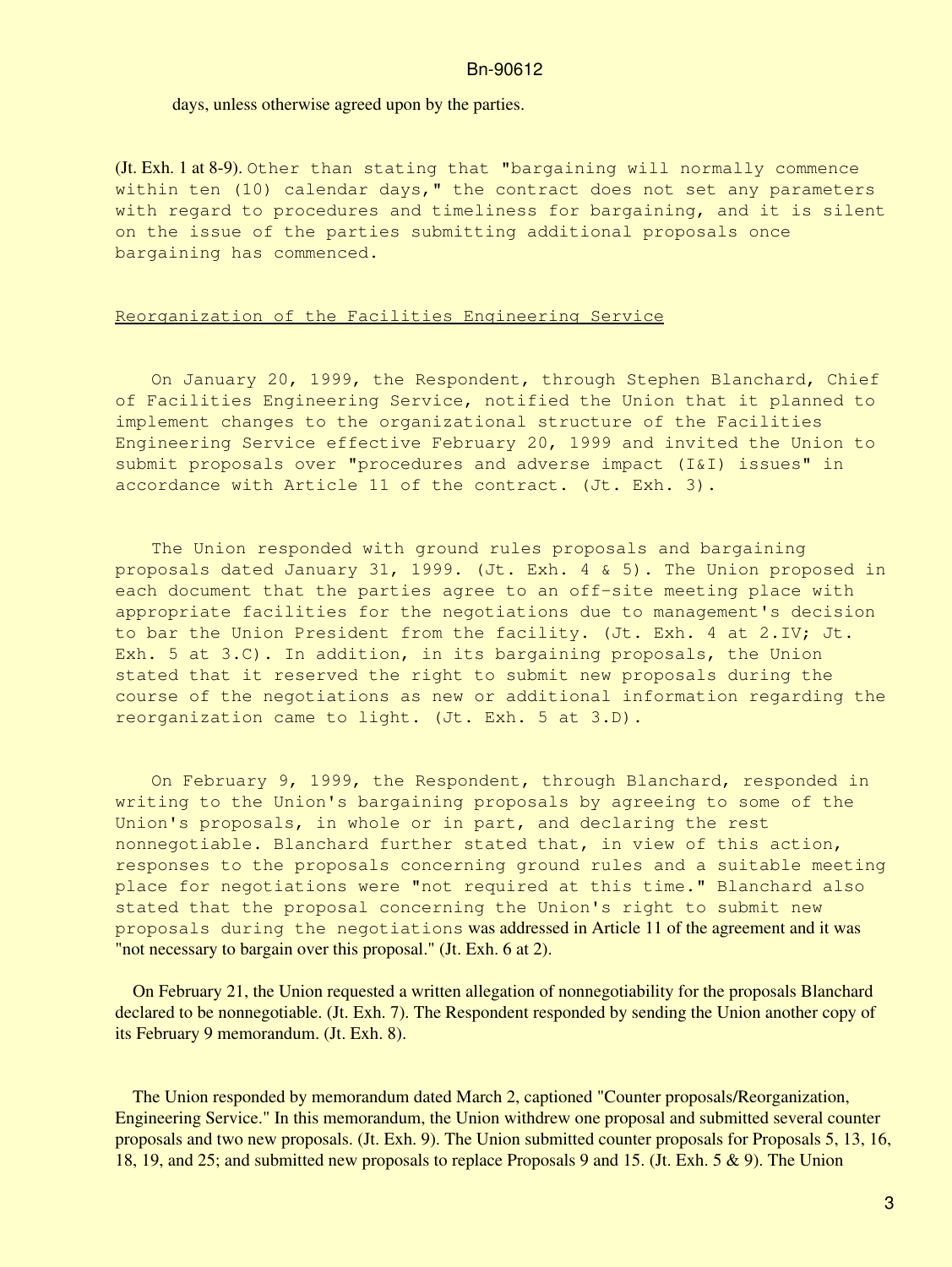specifically requested "to meet per the [S]tatute to resolve any and all issues[]" (Jt. Exh. 9 at 2.j) and asked for a list of dates and times when the Respondent would be able to meet at the Coatesville Community Center "to properly negotiate our I&I proposals." (Jt. Exh. 9 at 2.k).

 On March 8, 1999, the Respondent, through George R. Pearson, Chief of Human Resources Management Service, responded by agreeing to one counter proposal as written, refusing to negotiate over certain proposals the Respondent considered to be new proposals, and declaring the rest nonnegotiable. (Jt. Exh. 10). Pearson declared that the Union's request to meet was a new proposal that management did not have to bargain over (Jt. Exh. 10 at 2.j) and stated that "[t]here is no need to meet or negotiate I&I proposals" (Jt. Exh. 10 at 2.k). Pearson's letter went on to state:

This concludes management's requirement to accept and negotiate proposals regarding the

reorganization of Engineering Service. Management is in the process of reorganizing the

process effective this date. (Jt. Exh. 10).

 On March 12, 1999, the Union submitted another memorandum stating why it believed its March 2, 1999, counter proposals were negotiable, slightly modifying one proposal, and asking for clarification of the Respondent's position with regard to several issues. (G.C. Exh. 3). The Respondent never responded.

 The Respondent reorganized its Facilities Engineering Service as of March 28, 1999. (G.C. Exh. 4). This reorganization effected a reduction in the number of shops and a realignment of employees under supervisors some of whom work in different trade areas than the employees they supervise. The reorganization impacted bargaining unit employees in a number of ways, from issues regarding fair and equitable assignment of work; to adequate direction and supervision, workplace safety, and effects on employee ratings and performance appraisals.

# **Discussion and Conclusions**

# **Respondent Violated Section 7116(a)( 1) and (5) of the Statute by Failing to Negotiate in Good Faith over the Reorganization of the Facilities Engineering Service, and by Unilaterally Implementing the Reorganization While Negotiable Proposals Were Still on the Bargaining Table**

Determining the organization of an Agency is a management right under section  $7106(a)(1)$  of the Statute. "An agency does not have an obligation to bargain over such decisions, but it does have an obligation to bargain over the procedures and appropriate arrangements that it will observe in exercising its right . . . ." *U.S. Department of Transportation, Federal Aviation Administration, Washington, DC and Michigan Airway Facilities Sector, Belleville, Michigan*, 44 FLRA 482, 493 (1992). In determining whether an agency has an obligation to provide notice and an opportunity to bargain when it exercises a management right, the Authority considers whether the Respondent changed the conditions of employment, and if so, whether those changes had more than a *de minimis* impact on employees' conditions of employment. *Id.* at 492-93; *Department of Health and Human Services, Social Security Administration*, 24 FLRA 403 (1986). In assessing whether the effect of a decision is more than *de minimis*, the Authority looks to the foreseeable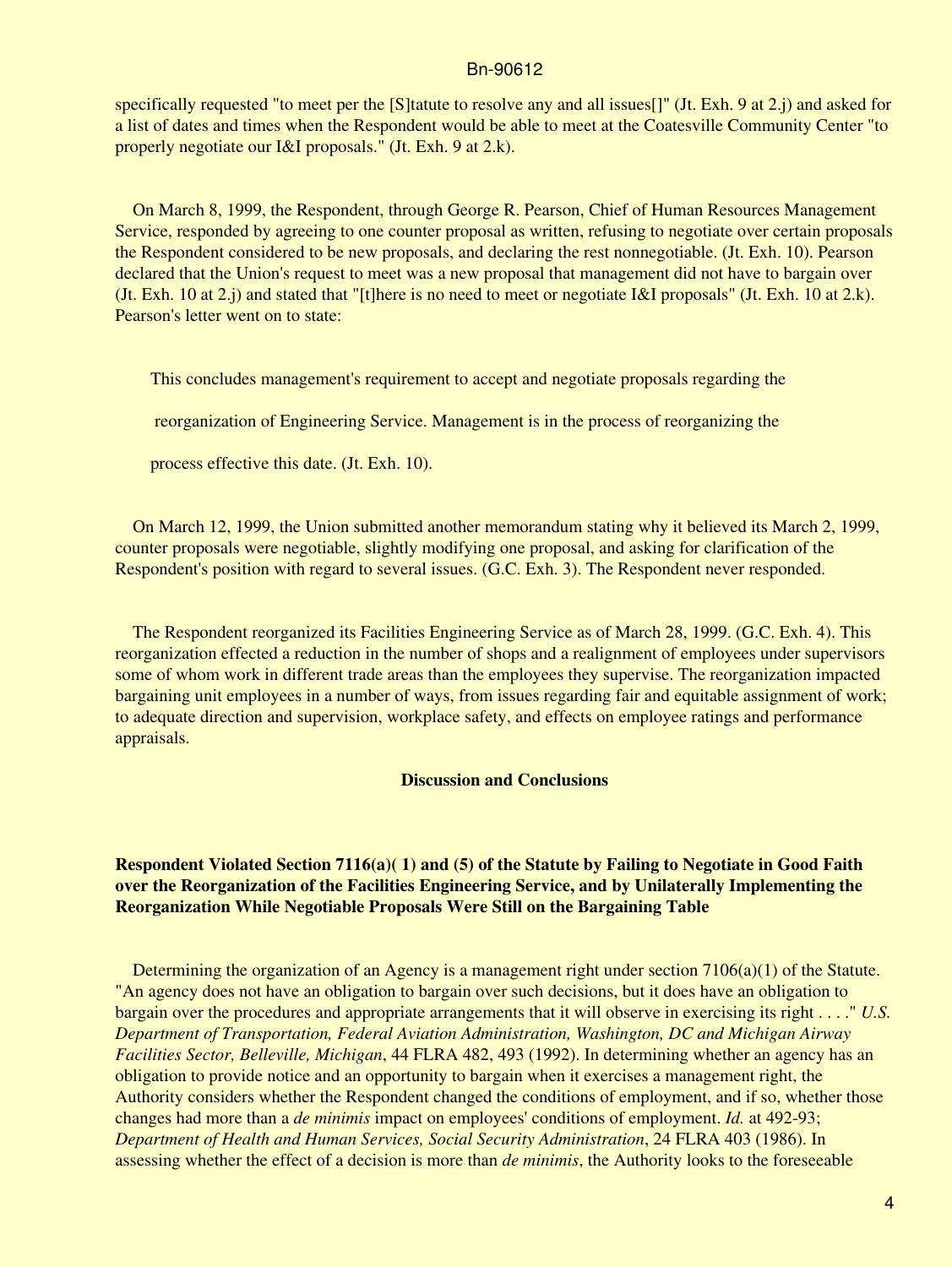effect, or the reasonably foreseeable effect, of the change on bargaining unit employees' conditions of employment. *Id.* at 407-08.

 Here, the evidence establishes that the Respondent changed working conditions when, on March 28, 1999 it reorganized the Facilities Engineering Service. When the number of shops was reduced, employees were reassigned to different shops and started reporting to supervisors with different trade specialties. The effects of this change were clearly foreseeable, as the Union was able to define and address them in proposals it submitted prior to the reorganization. (Jt. Exh. 5). For example, prior to implementation, the Union expressed concerns over the fair and equitable assignment of work and over the impact of the new supervisory structure on employee ratings and performance appraisals.

 Because the reorganization of the Facilities Engineering Service caused foreseeable changes in working conditions that were more than *de minimis*, Respondent was obligated to provide the Union with notice and an opportunity to negotiate over the change prior to implementation.

 **Respondent's Failure to Respond to the Union's Ground Rules Proposals and Failure to Meet Face-to-Face to Negotiate Over the Reorganization of the Facilities Engineering Service Amount to Bad-Faith Bargaining in Violation of Section 7116(a)(1) and (5) of the Statute**

1. Respondent bargained in bad faith in violation of section 7116(a)(1) and (5) of the Statute when it

ignored the Union's ground rules proposals

The Authority has held that an agency violates section  $7116(a)(1)$  and (5) of the Statute when it fails to respond to a union's legitimate demand to bargain ground rules. *Army and Air Force Exchange Service, McClellan Base Exchange, McClellan Air Force Base, California*, 35 FLRA 764, 768-69 (1990) (*McClellan AFB); see also Environmental Protection Agency*, 16 FLRA 602 (1984)(*EPA*). This is particularly true where the parties disagree about the method or place of bargaining and where a party reiterates its demand to address the method or place of negotiation. *McClellan AFB,* 35 FLRA at 769.

 Here, the Union submitted comprehensive ground rules proposals covering everything from the number and authority of negotiators, to the place and manner of negotiation meetings. In its ground rules document, the Union specifically requested face-to-face negotiations, and the Union reiterated that proposal in its bargaining proposals. The Union further proposed that it retain the right to offer additional proposals throughout the bargaining process, which was "in the nature of a proposed ground rule itself, i.e., a guide for the conduct of the negotiations." *EPA*, 16 FLRA at 613.

 The Respondent ignored the Union's ground rules proposals entirely. In addition, the Respondent short-circuited the Union's attempts to meet face-to-face. Such a face-to-face negotiation session might possibly have allowed the parties to move beyond their negotiability concerns to address the underlying negotiable interests expressed through the Union's proposals. The parties' apparent continuing disagreement over their right to submit additional proposals throughout the bargaining process could also conceivably have been resolved through appropriate ground rules negotiations. The Respondent claims that the Union's ground rules did not include dates to commence bargaining. This, too, could have been resolved at the time by the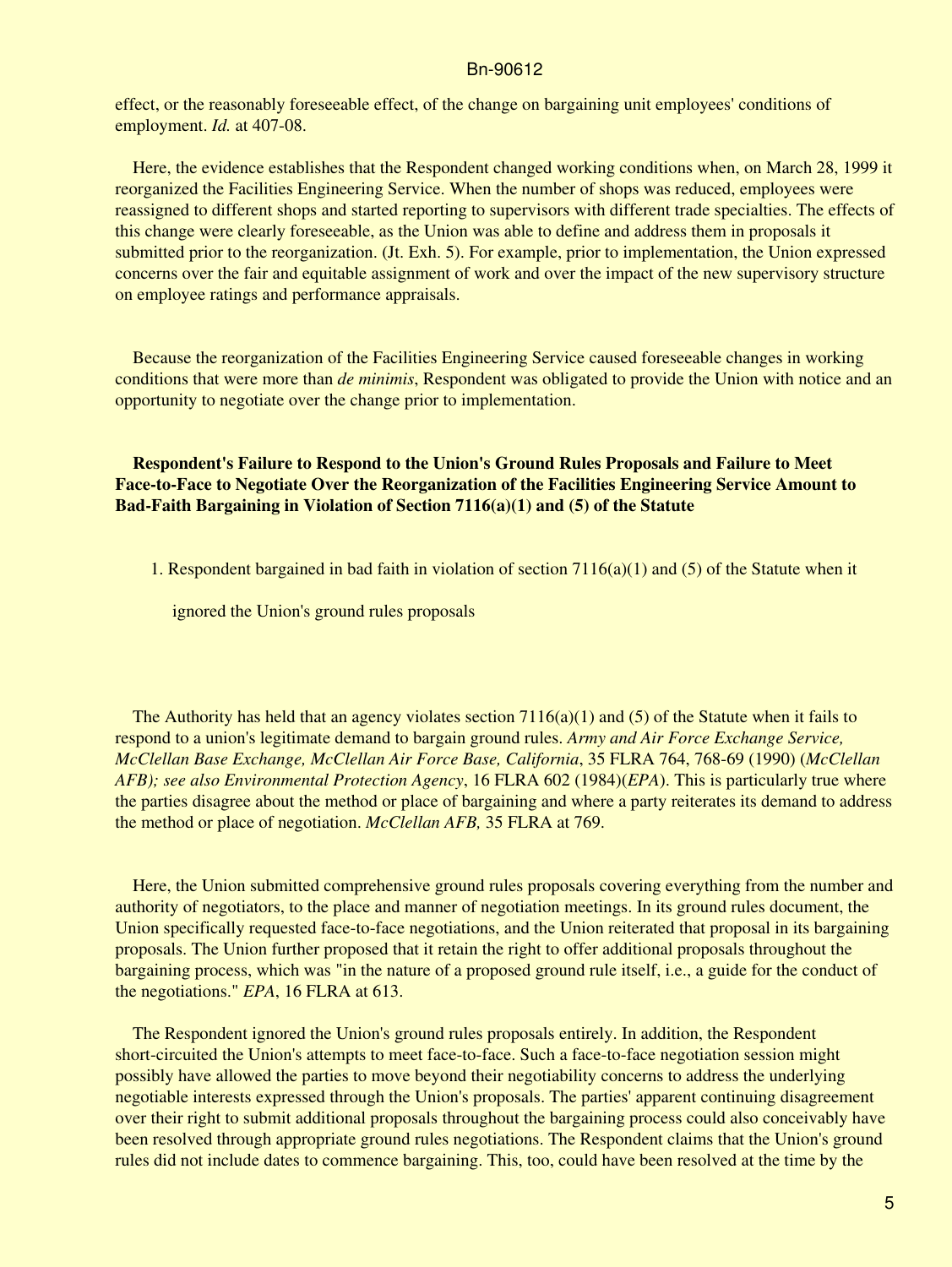Respondent's response or by appropriate counter proposals. The Union's substantive Proposal 25.B, which the Respondent failed to address, also covered the matter in providing, in part, "[u]pon one (1) week of receipt of Ground Rules . . . both parties meet to negotiate such Ground Rules." (Jt. Exh. 5 at 3).

There is no indication that the Union sought, by its ground rules proposals, "'to delay, or avoid, the bargaining process.'" *U.S. Department of the Air Force, Headquarters, Air Force Logistics Command, Wright-Patterson Air Force Base, Ohio*, 36 FLRA 912, 917 (1990)(quoting *U.S. Department of the Air Force, Headquarters, Air Force Logistics Command, Wright-Patterson Air Force Base, Ohio*, 36 FLRA 524, 533 (1990)). Accordingly, by its failure to respond to the Union's ground rules document, and by its wholesale refusal to discuss the Union's proposals dealing with the conduct of the negotiations, the Respondent has bargained in bad faith in violation section 7116(a)(1) and (5) of the Statute.

2. Respondent bargained in bad faith in violation of section 7116(a)(1) and (5) of the Statute by refusing to meet face-to-face to negotiate as the Union requested

Section 7103(a)(12) of the Statute defines "collective bargaining" as:

the performance of the mutual obligation of the representative of an agency and the exclusive representative of employees in an appropriate unit in the agency to *meet at reasonable times* and to consult and bargain in a good-faith effort to reach agreement with respect to the conditions of employment . . . . (emphasis added).

This concept is further defined in section  $7114(b)(3)$ , which obligates the parties, in carrying out their duty to negotiate, "to meet at reasonable times and convenient places as frequently as may be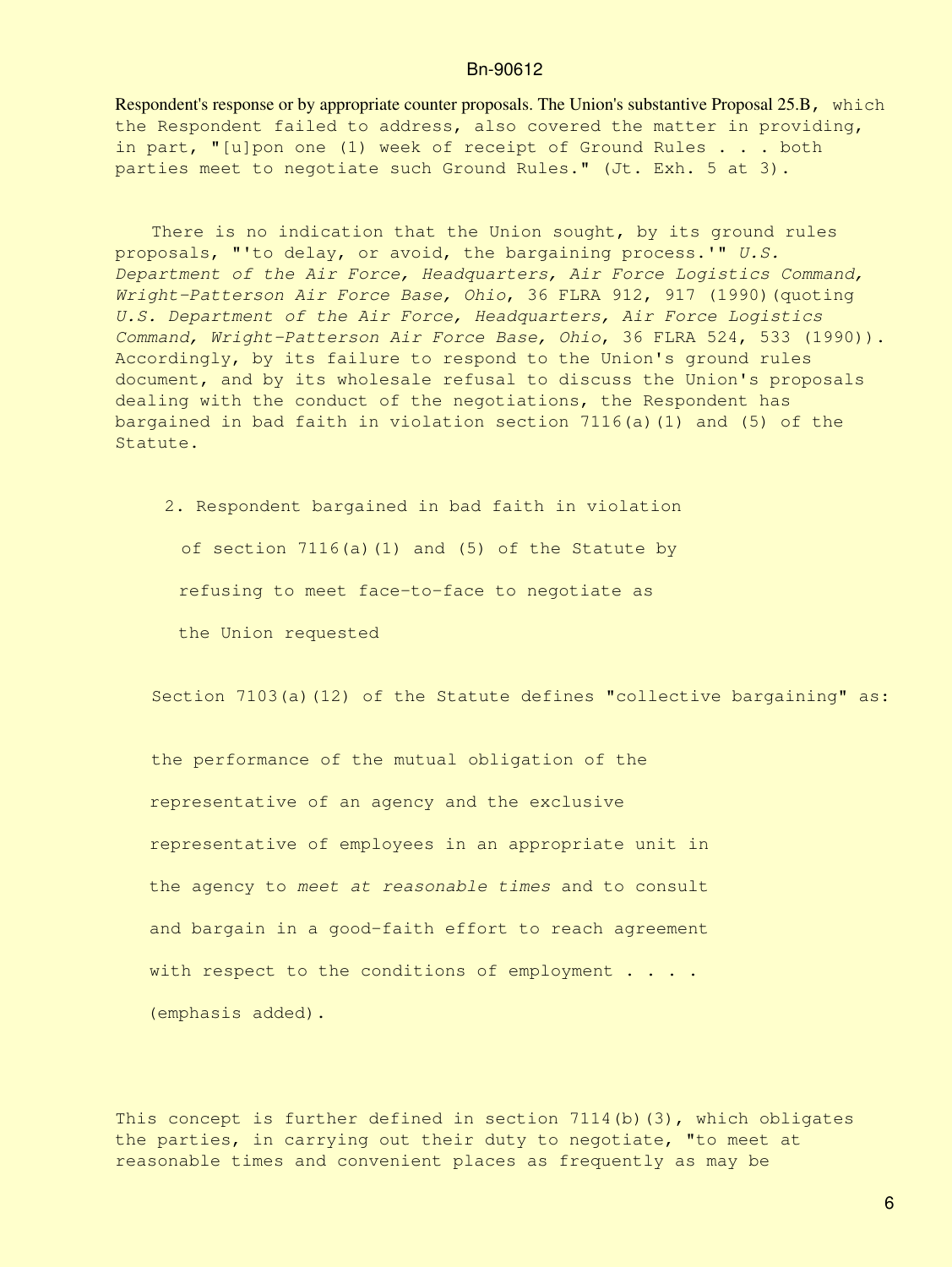necessary[.]"

 In *McClellan AFB*, 35 FLRA at 769, the Authority found it unnecessary to decide "whether face-to-face bargaining is required under the meaning of section 7114(b)[\(3\)](#page-16-0) of the Statute." $(3)$  In the absence of Authority precedent, "[a]ttention may properly be given . . . to interpretations of the same language as found in the National Labor Relations Act (NLRA), section 8(d), 29 U.S.C. § 158(d)." *Id.* at 778. To that end, the National Labor Relations Board has construed section 8(d) to require face-to-face negotiations. *The Westgate Corp.*, 196 NLRB 306, 313 (1972); *see also Twin City Concrete, Inc.*, 317 NLRB 1313, 1313-14 (1995); *Alle Arecibo Corp.*, 264 NLRB 1267, 1273 (1982).

Here, the evidence establishes that the Union requested several times to meet face-to-face to negotiate and that the Respondent flatly refused each time. The Union made such a request in paragraph IV of its ground rules document and in paragraph C of its original bargaining proposals. As shown above, the Respondent ignored the ground rules document entirely, and it declared that no response was required to paragraph C of the bargaining proposals. The Union reiterated its request in paragraphs 2.j and 2.k of its first set of counter proposals, to which the Respondent declared: "There is no need to meet or negotiate I&I proposals." (Jt. Exh. 10 at 2.k). Finally, the Union asked the Respondent for formal clarification as to whether it was "refusing to bargain per . . . the Statute" (G.C. Exh. 3 at 2.k), but the Respondent never responded.

By its refusal to meet face-to-face to negotiate the appropriate arrangements and procedures involved in the reorganization of the Facilities Engineering Service, the Respondent has failed to perform its duty to negotiate as defined in section  $7114(b)$  (3) of the Statute, and has therefore, bargained in bad faith in violation of section 7116(a)(1) and (5).

3. Respondent violated section 7116(a)(1) and (5) of

 the Statute by unilaterally implementing the reorganization of the facilities engineering service while there were negotiable proposals on the bargaining table

"It is long established [under the Statute] that an agency 'must meet its obligation to negotiate prior to making changes in established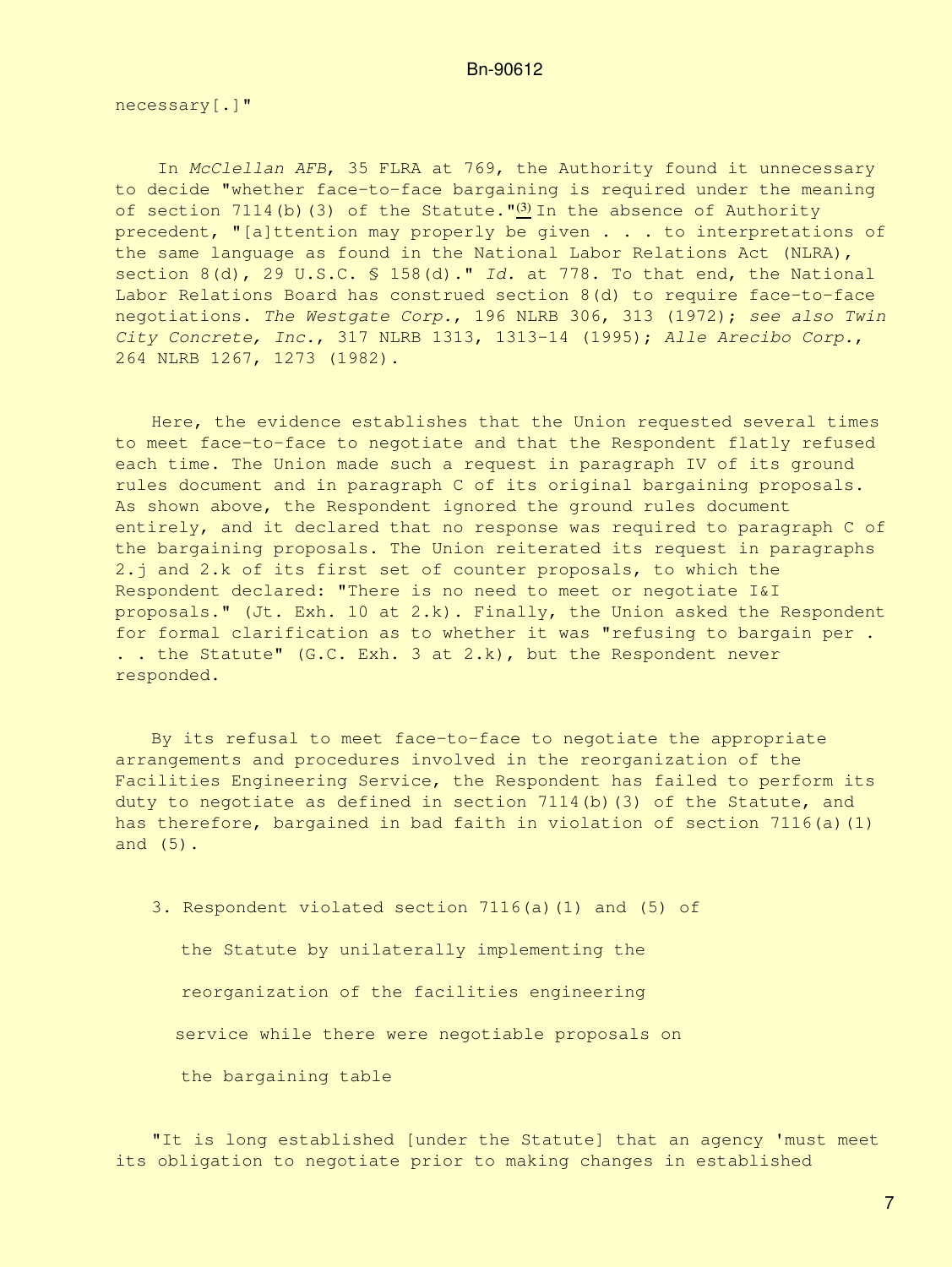conditions of employment[.]'" *U.S. Department of Justice, Immigration and Naturalization Service, Washington, DC*, 56 FLRA 351, 356 (2000)(INS)(quoting *Department of the Air Force, Scott Air Force Base, Illinois*, 5 FLRA 9, 11 (1981)). It is equally well settled that "[w]here a union submits bargaining proposals and an agency refuses to bargain over them based on the contention that they are nonnegotiable,  $\ldots$  the agency acts at its peril if it then implements the proposed change in conditions of employment." *U.S. Department of Health and Human Services, Social Security Administration, Baltimore, Maryland*, 39 FLRA 258, 262-63 (1991)(*SSA*). If it is determined that there are negotiable proposals on the table, "the agency will be found to have violated section  $7116(a)(1)$ and (5) of the Statute by implementing the change without bargaining over the negotiable proposal[s]." *Id.* at 263.

The Respondent contends that all the proposals received in the Union's March 2, 1999, counter proposals letter are "new" proposals and thus, nonnegotiable. However, the Respondent's Chief of Human Resources Management admitted that some of the proposals in that letter were indeed counter proposals. (Tr. 81-83). Nevertheless, even if some of the March 2, counter proposals were in fact new proposals, that does not mean those new proposals are nonnegotiable. The parties' contract is silent as to the parties' ability to present new proposals throughout the bargaining process. In addition, as explained above, the Respondent refused to negotiate over the Union's ground rules proposal that it be allowed to submit new proposals during the bargaining process. Those new proposals were, therefore, on the table in accordance with the contract and with the Union's stated intention to reserve its right to present them.

The Union submitted its last communication on March 12, 1999. The Respondent failed to respond and implemented the reorganization on March 28, 1999. As the Authority stated in *INS*, 56 FLRA at 357:

 The bargaining process requires on-going communication, so that the parties may avail themselves of appropriate options [revised proposals, a request for assistance from FMCS or FSIP, a negotiability appeal, or a preimplementa tion ULP charge, if necessary], ultimately leading to lawful implementation.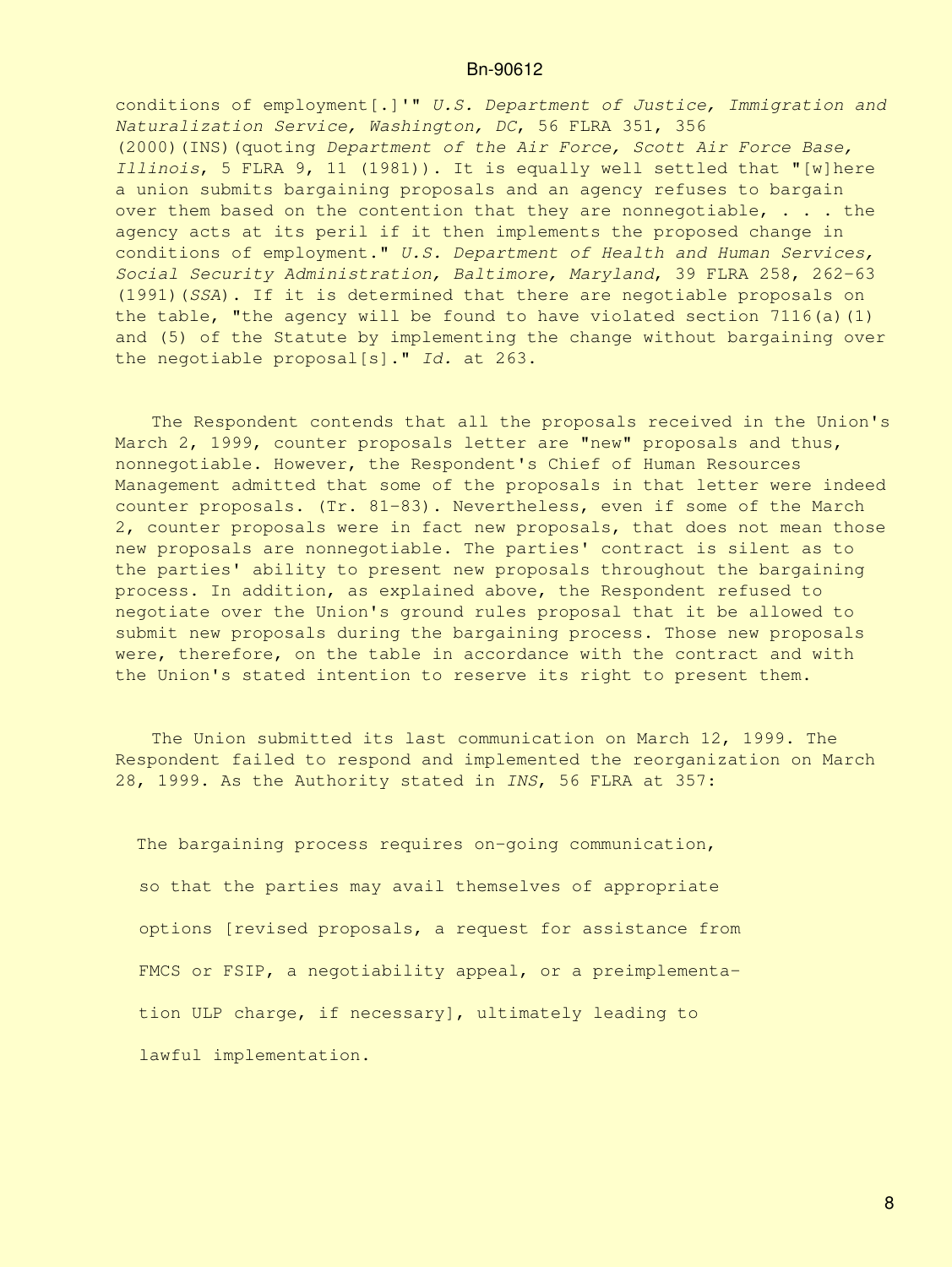Proposal 5 is a Negotiable Appropriate Arrangement

Proposal 5 states:

 All employees who are requested to work out of the trade area will be properly trained. . . . Employee's Position Description[s] will reflect all duties and responsibilities prior to having employee work out of trade areas.

(Jt. Exh. 9). The Respondent admitted that this proposal is a counter proposal (Tr. 82), so there is no issue as to whether it was properly on the bargaining table. As to the negotiability of the proposal, in a nearly identical situation, the Authority has found that proposals requiring adequate training where a reorganization required employees to be assigned new tasks was negotiable as an appropriate arrangement. *American Federation of Government Employees, Local 3231 and Social Security Administration*, 22 FLRA 868, 872-74 (1986). In addition, "[t]he Authority has consistently held that a position description does not constitute an assignment of duties but merely reflects the duties which have been assigned to a position or an employee." *National Federation of Federal Employees, Local 1497,* 9 FLRA 151, 152 (1982)(*NFFE*); *see also Patent Office Professional Associationand U.S. Department of Commerce, Patent and Trademark Office, Washington, DC*, 47 FLRA 10, 28-29 (1993)(*POPA*). The Union's proposal did not seek to interfere with the assignment of work, but rather sought to ensure that the assigned work was adequately reflected in the employees' position descriptions. Therefore, Proposal 5 is negotiable and was properly on the bargaining table when the Respondent implemented the reorganization.

# Proposal 9 is a Negotiable Appropriate Arrangement

Proposal 9 states:

All Shop areas will have break rooms, computer access, men's & women's bathrooms, men's & [sic] shower areas, locker facilities, telephones, coffeepots and televisions.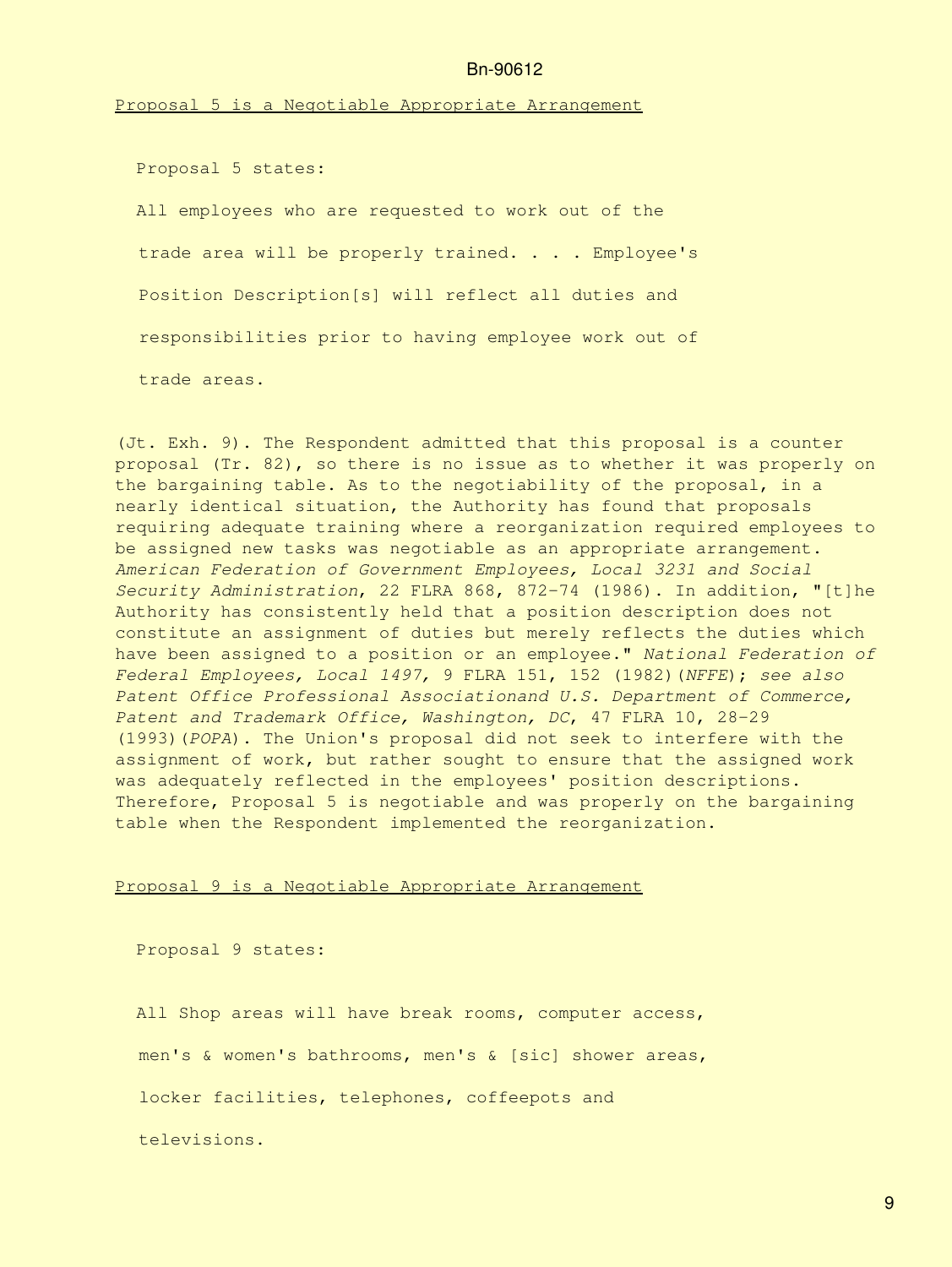(Jt. Exh. 9). Though this proposal did not appear as part of the Union's original proposal package, as discussed above, the Union reserved its right to submit proposals during the bargaining process, and the Respondent refused to bargain over this ground rule. In addition, the parties' contract is silent on the matter. Therefore, Proposal 9 was properly on the bargaining table when the Respondent implemented the reorganization.

As to the proposal itself, the Authority has consistently held that amenities such as break rooms are negotiable conditions of employment. *See, e.g., National Association of Government Employees, Local R1-144 and U.S. Department of the Navy, Naval Underwater Systems Center, Newport, Rhode Island*, 43 FLRA 1331, 1345-46 (1992); *Department of the Treasury, Internal Revenue Service, (Washington, DC) and Internal Revenue Service, Hartford District, (Hartford, Connecticut),* 27 FLRA 322, 325 (1987); *American Federation of Government Employees, Social Security Local 3231, AFL-CIO and Department of Health and Human Services, Human Services, Social Security Administration*, 16 FLRA 47, 48-49 (1984)(finding negotiable a proposal requiring the employer to provide a refrigerator, stove and/or microwave oven, utensils, phone, coffee maker or dispensing machine, sink and/or dishwasher). Inasmuch as reassigning employees to different shops would adversely affect their conditions of employment *vis à vis* these amenities, the Union's proposal is negotiable as an appropriate arrangement. $(4)$ 

## Proposal 13 is a Negotiable Appropriate Arrangement/Procedure

Proposal 13 states:

All employees under the same trade Position Description rotate job assignments in a fair & equitable manner with appropriate records being kept (recording of job assignments).

(Jt. Exh. 9). The Respondent's Chief of Human Resources Management admitted that this proposal is a valid counter proposal, so there is no issue as to whether it was properly on the bargaining table. "It is well established that proposals which accomplish a distribution 'fairly and equitably' are negotiable." *Illinois Nurses' Association* and *Veterans Affairs Medical Center, Illinois*, 28 FLRA 212, 229 (1987)(*Illinois Nurses' Association*). These proposals are negotiable procedures that "ensure fairness and equity in the assignment of duties" and do not interfere with management's right to assign such duties. *Id.* at 229*; see*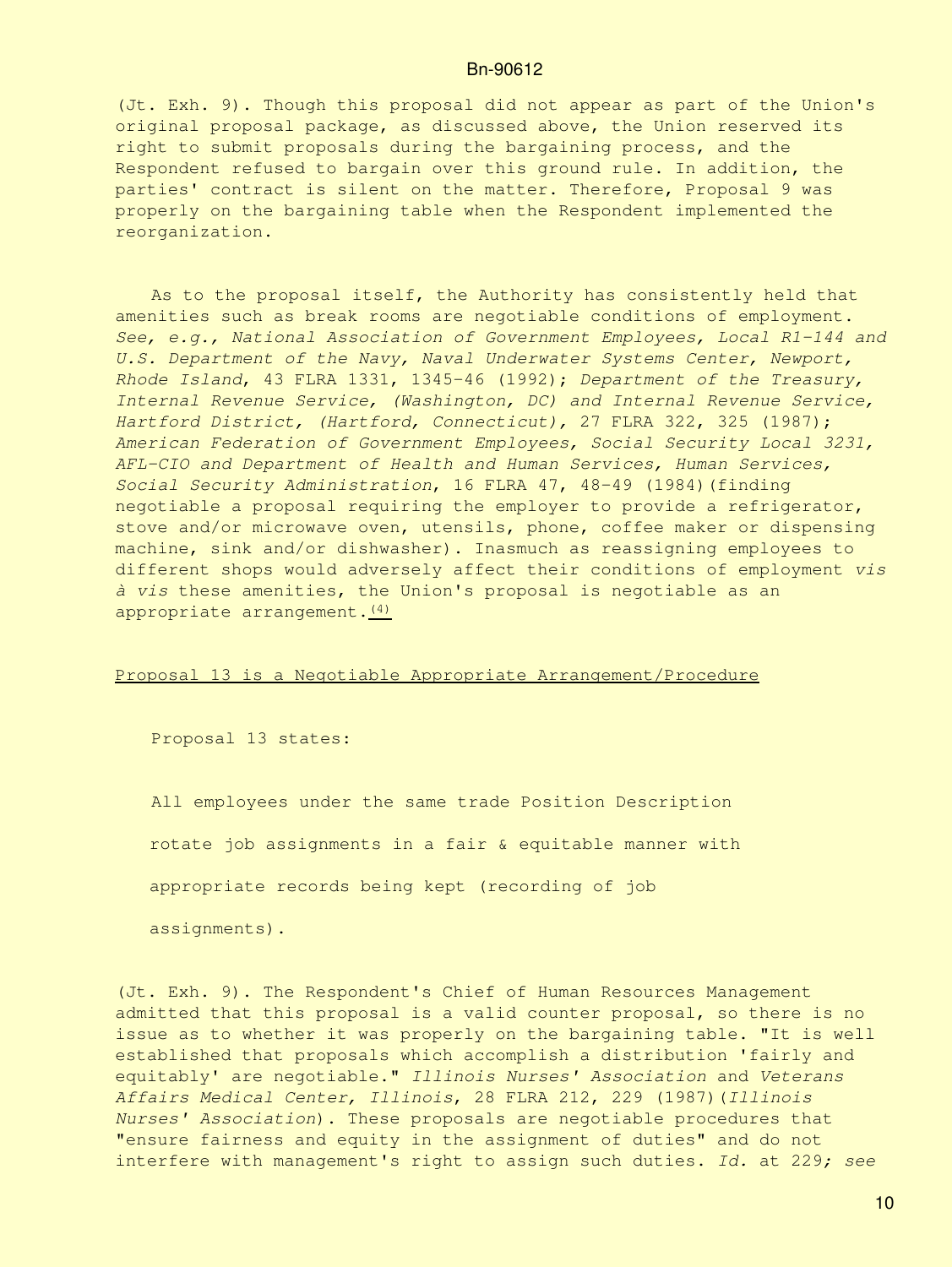*also American Federation of Government Employees, AFL-CIO, General Committee of AFGE for SSA Locals and Social Security Administration*, 23 FLRA 329 (1986)(Proposal 4 & 7)(*AFGE General Committee*); *American Federation of Government Employees, AFL-CIO, Local 32*, 3 FLRA 784, 792-94 (1980). In this case, such a proposal also amounts to a negotiable appropriate arrangement for employees adversely affected by management exercising its right to organize employees by criteria other than trade.

### Proposal 16 is a Negotiable Appropriate Arrangement/Procedure

Proposal 16 states:

 All employees who are required to clean-up service rooms or shop areas will not have this time held against their performance standards and that these responsibilities be rotated in a fair & equitable manner among all shop staff.

(Jt. Exh. 9). This counterproposal is clearly related to the original Proposal 16, and the Respondent did not contend that it was a new proposal and thus nonnegotiable. It was therefore properly on the bargaining table when the Respondent unilaterally implemented the reorganization.

The second part of this proposal is negotiable for the same reasons as Proposal 13, in that it requires a fair and equitable assignment of work. The first part of the proposal - that time spent cleaning up service rooms not be held against an employee's performance standards - is negotiable because it "deals with consequences arising from the nature of the work assigned." *AFGE General Committee*, 23 FLRA at 337 (Proposal 7). In *AFGE General Committee*, the Union proposed that employees who deal primarily with non-English speaking claimants not be disadvantaged by their less frequent ability to be evaluated using the Agency's telephone monitoring techniques. The Authority found that proposal bargainable as an "appropriate arrangement for employees adversely affected by management's exercise of a reserved right." *Id.* at 338. Similarly, in the instant case, employees who are assigned to clean up service rooms would have less time to perform the work on which their ratings are based. The Union's proposal is therefore an appropriate arrangement protecting employees from the possible negative effects of their taking time to perform assigned duties for which they will not be rated.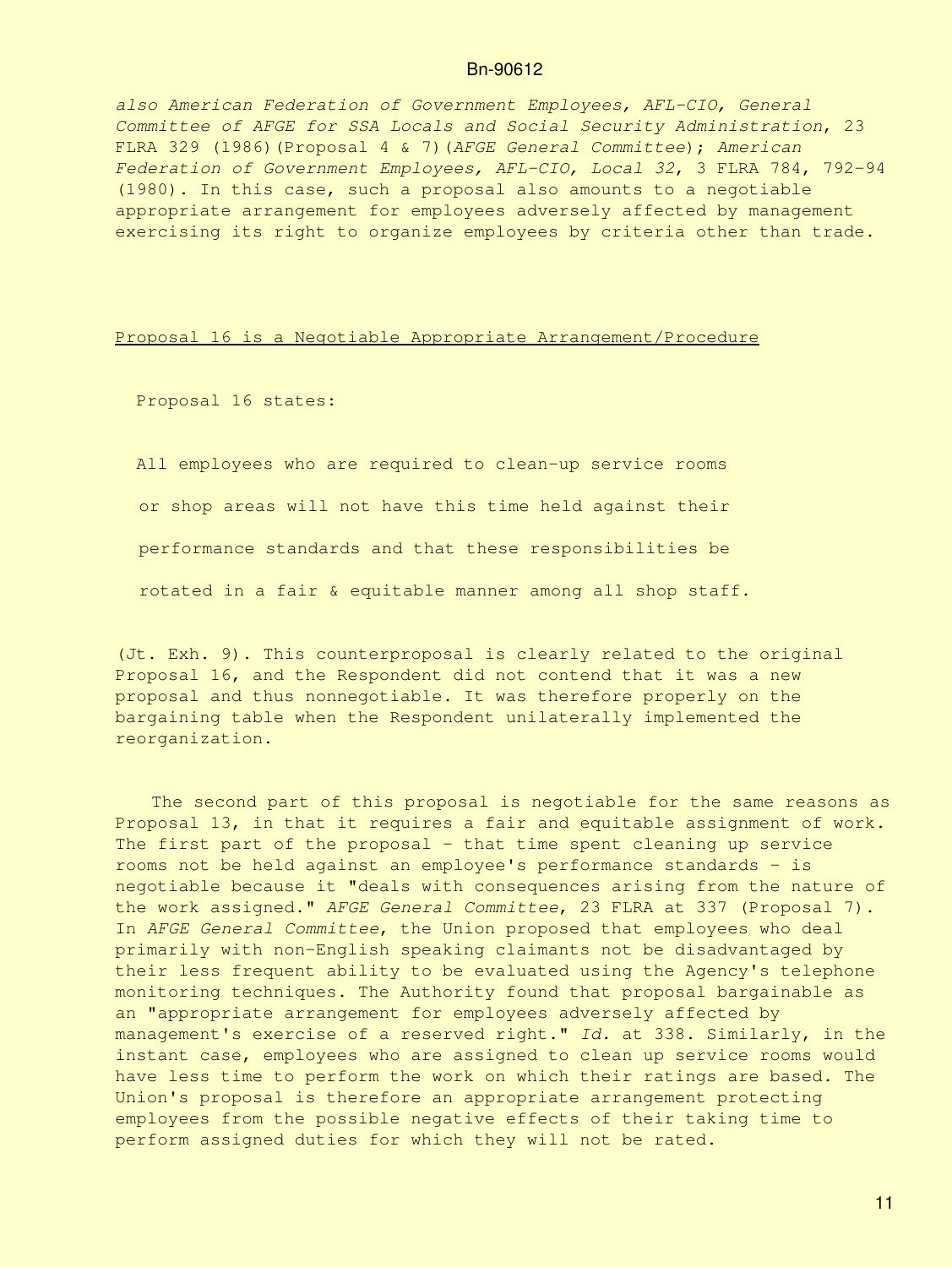Proposal 19 is a Negotiable Appropriate Arrangement/Procedure

Proposal 19 states:

All employees' Position Descriptions will reflect their

job responsibilities and assignments and those job

assignments be provided in a fair & equitable manner.

(Jt. Exh. 9). Though this proposal is related to the Union's original Proposal 19, and the Respondent does not contend that it is a new proposal. The first part of the proposal - requiring accurate position descriptions - directly mirrors Proposal 5 and is thus negotiable for the reasons stated above. *See NFFE*, 9 FLRA at 152; *POPA*, 47 FLRA at 28-29. The second part of the proposal - requiring fair and equitable assignment of work - is identical to Proposal 13 and is thus, negotiable as described above. *See Illinois Nurses' Association*, 28 FLRA at 229.

As the record establishes that there were negotiable proposals on the bargaining table when the Respondent implemented the reorganization of the Facilities Engineering Service $(5)$ , the Respondent violated section 7116(a)(1) and (5) of the Statute by implementing the reorganization without completing the negotiation process. *SSA*, 39 FLRA at 262-63.

#### **Remedy**

When an Agency, in the exercise of a management right, changes a condition of employment without fulfilling its obligation to bargain over the appropriate arrangements for affected employees and the procedures management will use to exercise its right, the Authority assesses the appropriateness of a *status quo ante* remedy using the criteria set forth in *Federal Correctional Institution*, 8 FLRA 604 (1982)(*FCI*). The *FCI* factors involve balancing the nature and circumstances of the violation against the degree of the disruption in government operations that would be caused by a *status quo ante* remedy. *Id.* at 606. Accordingly, in determining whether a *status quo ante* remedy would be appropriate in cases such as this, the Authority considers, among other things:

(1) whether, and when, notice was given to the union by the agency concerning the action or change decided upon; (2) whether, and when, the union requested bargaining on the procedures to be observed by the agency in implementing such action or change and/or concerning appropriate arrangements for employees adversely affected by such action or change;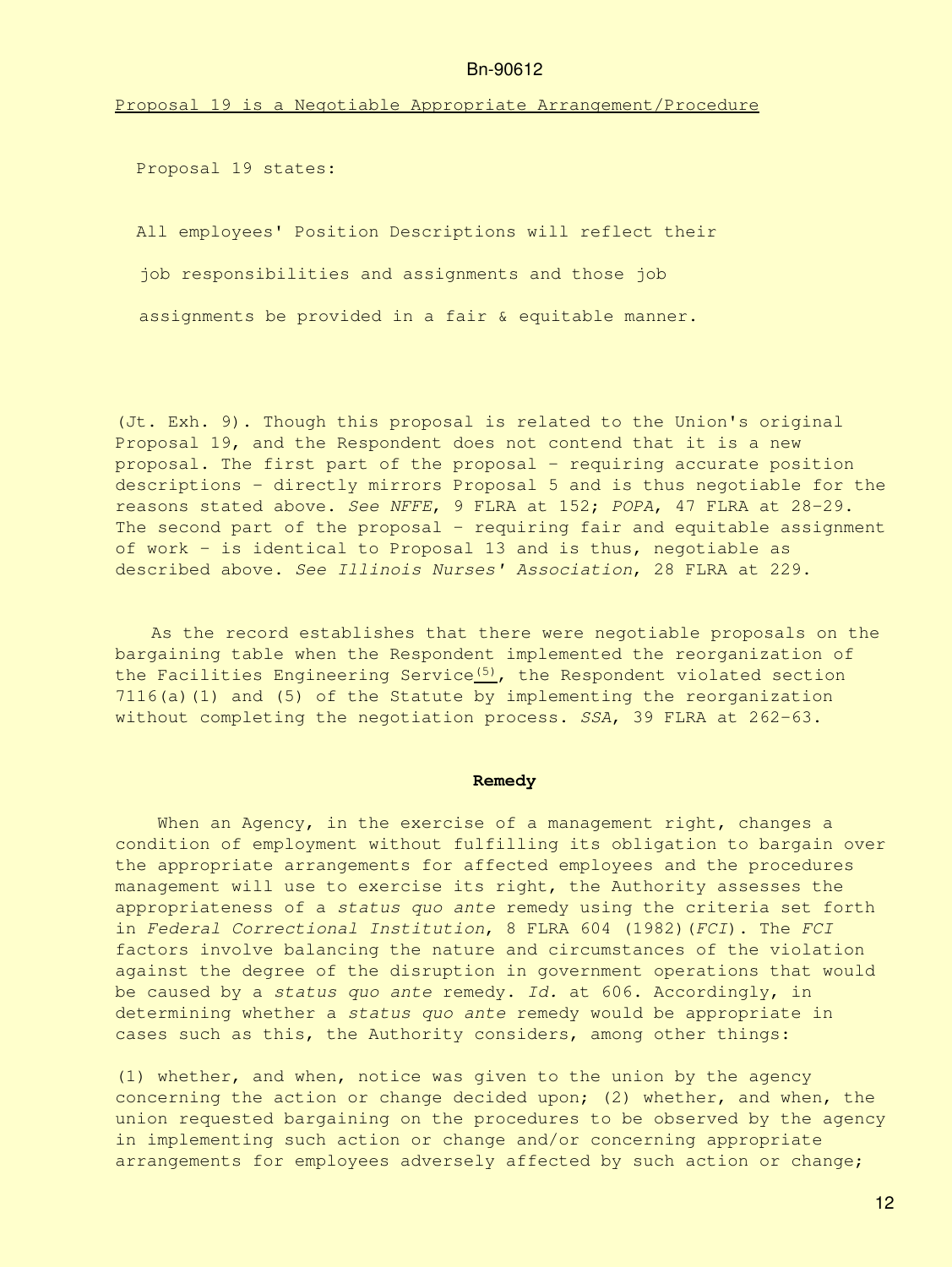(3) the willfulness of the agency's conduct in failing to discharge its bargaining obligations under the Statute; (4) the nature and extent of the impact experienced by adversely affected employees; and (5) whether, and to what degree, a *status quo ante* remedy would disrupt or impair the efficiency and effectiveness of the agency's operations. *FCI,* 8 FLRAat 606.

In the instant case, the Union responded to the Respondent's proposed change within the specified contractual time limits, yet the Respondent ignored its bargaining obligations by failing to respond at all to the Union's ground rules proposals and by either severely limiting the bargaining process or failing to engage in bargaining at all. The Respondent refused to meet as requested and then unilaterally declared the negotiations to be over.

The Authority requires that any conclusion that a *status quo ante* remedy would be disruptive to the operations of an agency be "based on record evidence." *Army and Air Force Exchange Service, Waco Distribution Center, Waco, Texas*, 53 FLRA 749, 763 (1997). In the absence of such record evidence, "the Authority 'should' restore the status quo." *U.S. Department of Justice, Immigration and Naturalization Service*, 55 FLRA 892, 906 (1999)(quoting *National Treasury Employees Union v. FLRA*, 910 F.2d 964, 969 (D.C. Cir. 1990)). The Respondent has offered no evidence of any disruption that a *status quo ante* remedy would cause. The *FCI* factors overwhelmingly favor a *status quo ante* remedy in this case.

 Based on the above findings and conclusions, it is recommended that the Authority issue the following Order:

#### **ORDER**

Pursuant to section 2423.41(c) of the Authority's Rules and Regulations and section 7118 of the Federal Service Labor-Management Relations Statute, it is hereby ordered that the U.S. Department of Veterans Affairs, Veterans Affairs Medical Center, Coatesville, Pennsylvania, shall:

#### 3. Cease and desist from:

 (a) Changing working conditions of unit employees by implementing a reorganization of the Facilities Engineering Service, or any other unit, without providing the National Association of Government Employees, Local R3-35, SEIU, AFL-CIO, the agent of the exclusive representative of its employees, an opportunity to negotiate to the extent required by the Federal Service Labor-Management Relations Statute.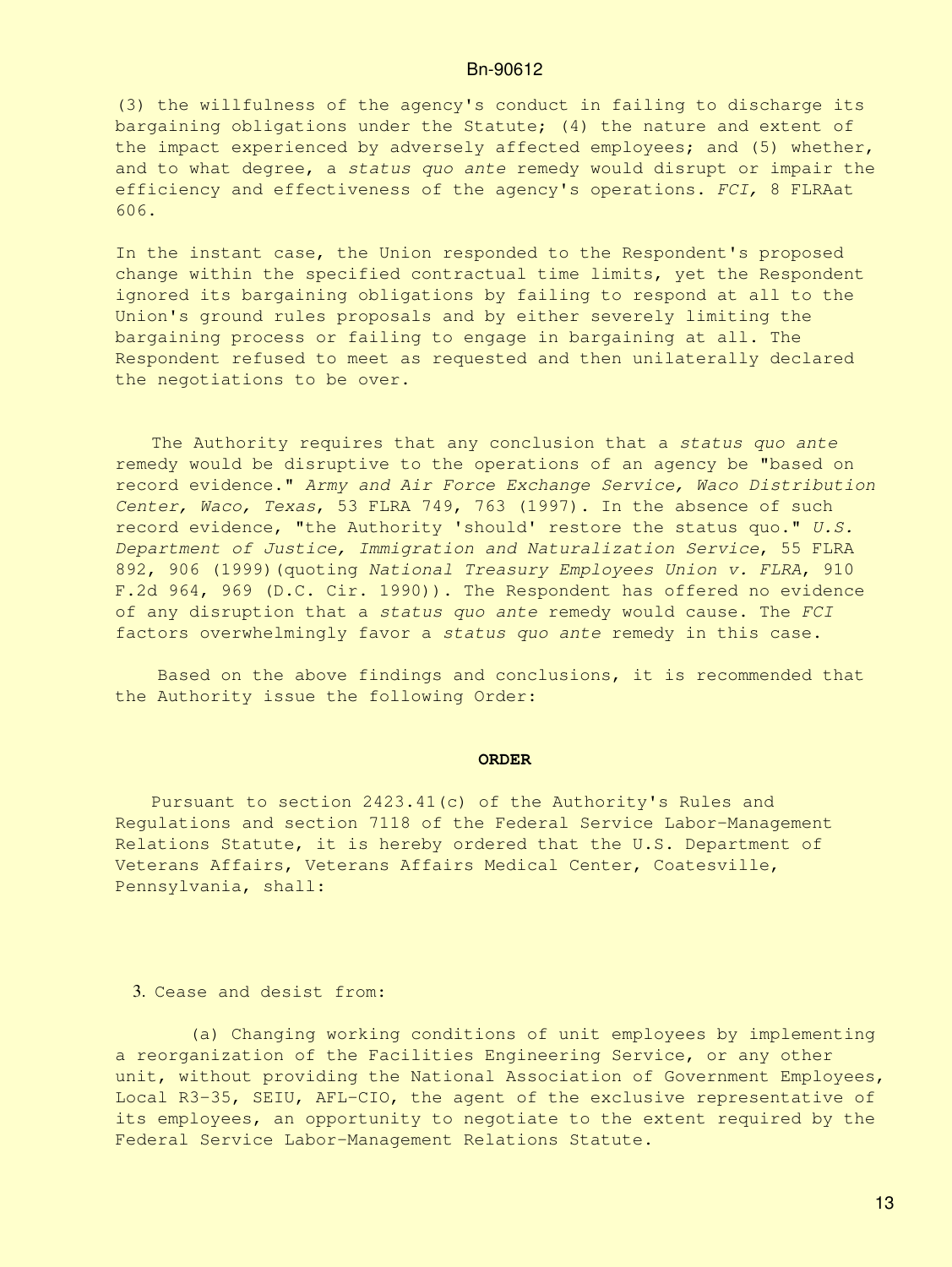(b) Failing or refusing to meet face-to-face with the designated representative of the National Association of Government Employees, Local R3-35, SEIU, AFL-CIO, for the purpose of engaging in collective bargaining as required by the Federal Service Labor-Management Relations Statute.

(c) Failing or refusing to negotiate over ground rules for collective bargaining as required by the Federal Service Labor-Management Relations Statute.

(d) Failing or refusing to respond to the National Association of Government Employees, Local R3-35, SEIU, AFL-CIO, requests to bargain over matters appropriate for collective bargaining under the Federal Service Labor-Management Relations Statute.

(e) In any like or related manner, interfering with, restraining, or coercing its employees in the exercise of their rights assured by the Federal Service Labor-Management Relations Statute.

 4. Take the following affirmative action in order toeffectuate the purposes and policies of the Federal Service Labor-Management Relations Statute:

 (a) Rescind the changes in the organization of the Facilities Engineering Service that became effective on or about March 28, 1999, and return to the organization that had been in effect.

(b) Notify, and upon request, bargain to completion with the National Association of Government Employees, Local R3-35, SEIU, AFL-CIO, concerning the reorganization of the Facilities Engineering Service, or any other unit, to the extent required by the Federal Service Labor-Management Relations Statute, prior to implementing the reorganization.

 (c) Post at its facilities at the Coatesville Medical Center where bargaining unit employees represented by the National Association of Government Employees, Local R3-35, SEIU, AFL-CIO are located, copies of the attached Notice on forms to be furnished by the Federal Labor Relations Authority. Upon receipt of such forms, they shall be signed by the Chief Executive Officer and shall be posted and maintained for 60 consecutive days thereafter, in conspicuous places, including all bulletin boards and other places where notices to employees are customarily posted. Reasonable steps shall be taken to ensure that such Notices are not altered, defaced, or covered by any other material.

14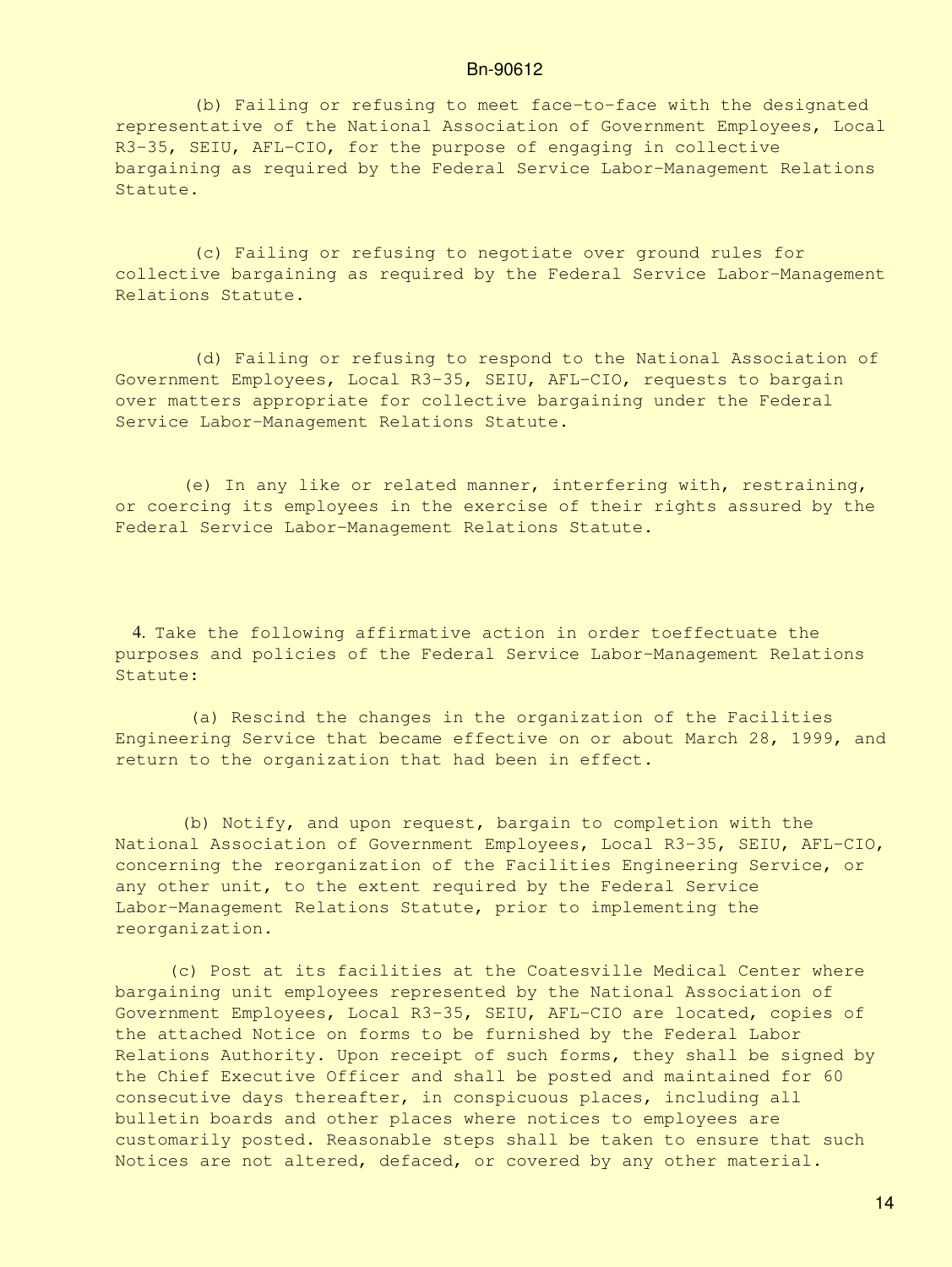(d) Pursuant to section 2423.41(e) of the Authority's Rules and Regulations, notify the Regional Director, Boston Regional Office, in writing, within 30 days from the date of this Order, as to what steps have been taken to comply herewith.

 $\mathcal{L}_\text{max}$  , which is a set of the set of the set of the set of the set of the set of the set of the set of the set of the set of the set of the set of the set of the set of the set of the set of the set of the set of

Issued, Washington, DC, March 12, 2001.

GARVIN LEE OLIVER

Administrative Law Judge

#### **NOTICE TO ALL EMPLOYEES**

#### **POSTED BY ORDER OF THE**

### **FEDERAL LABOR RELATIONS AUTHORITY**

 The Federal Labor Authority has found that the U.S. Department of Veterans Affairs, Veterans Affairs Medical Center, Coatesville, Pennsylvania, violated the Federal Service Labor-Management Relations Statute, and has ordered us to post and abide by this Notice.

## **WE HEREBY NOTIFY EMPLOYEES THAT:**

WE WILL NOT reorganize the Facilities Engineering Service, or any other unit, without providing the National Association of Government Employees, Local R3-35, SEIU, AFL-CIO, the exclusive representative of our employees, with notice and an opportunity to negotiate over any proposed reorganization to the extent required by the Federal Service Labor-Management Relations Statute.

WE WILL NOT in any like or related manner, interfere with, restrain, or coerce our employees in the exercise of their rights assured by the Federal Service Labor-Management Relations Statute.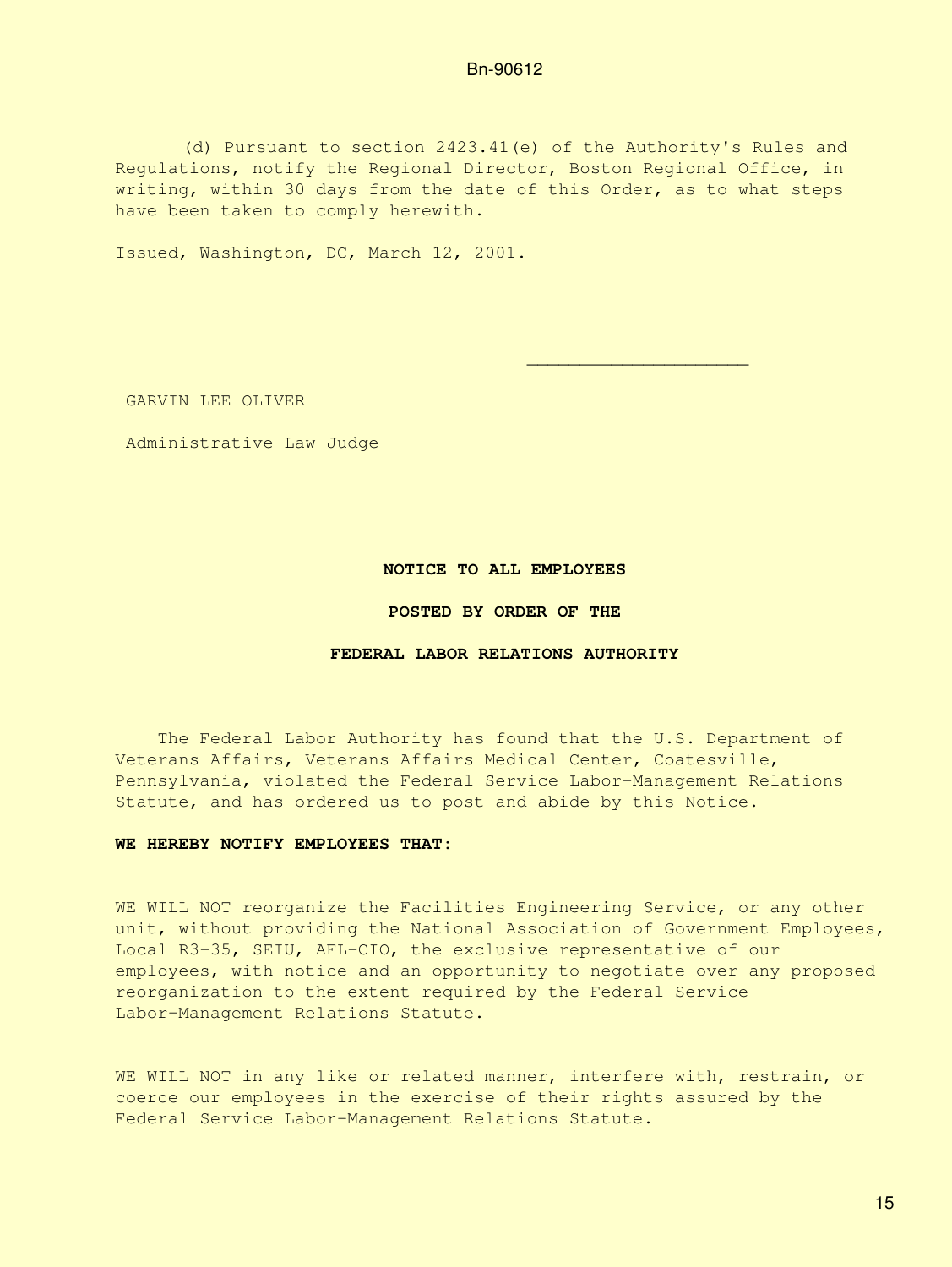WE WILL NOT fail or refuse to meet with the designated representative of the National Association of Government Employees, Local R3-35, SEIU, AFL-CIO, for the purpose of engaging in collective bargaining as required by the Federal Service Labor-Management Relations Statute; fail or refuse to negotiate over ground rules for collective bargaining as required by the Federal Service Labor-Management Relations Statute; or fail or refuse to respond to the Union's requests to bargain over the matters appropriate for collective bargaining under the Federal Service Labor-Management Relations Statute.

WE WILL rescind the changes in the reorganization of the Facilities Engineering Service that became effective on or about March 28, 1999, and return to the organization that had been in effect.

WE WILL notify, and upon request, bargain with the National Association of Government Employees, Local R3-35, SEIU, AFL-CIO, concerning any proposed reorganization of the Facilities Engineering Service to the extent required by the Federal Service Labor-Management Relations Statute.

 $\frac{1}{\sqrt{2}}$  , and the contract of  $\frac{1}{\sqrt{2}}$  , and the contract of  $\frac{1}{\sqrt{2}}$  , and the contract of  $\frac{1}{\sqrt{2}}$ 

(Respondent/Agency)

Dated:\_\_\_\_\_\_\_\_\_\_\_\_\_\_\_\_\_By:\_\_\_\_\_\_\_\_\_\_\_\_\_\_\_\_\_\_\_\_\_\_\_\_\_\_\_\_\_\_\_\_\_\_\_

(Signature) (Title)

This Notice must remain posted for 60 consecutive days from the date of posting and must not be altered, defaced, or covered by any other material.

If employees have any questions concerning this Notice or compliance with its provisions, they may communicate directly with the Regional Director, Boston Regional Office, Federal Labor Relations Authority, whose address is: 99 Summer Street, Suite 1500, Boston, MA 02110, and whose telephone number is: (617) 424-5730.

<span id="page-15-0"></span> $1. - -$ 

<span id="page-15-1"></span> $2.$  ' ' -